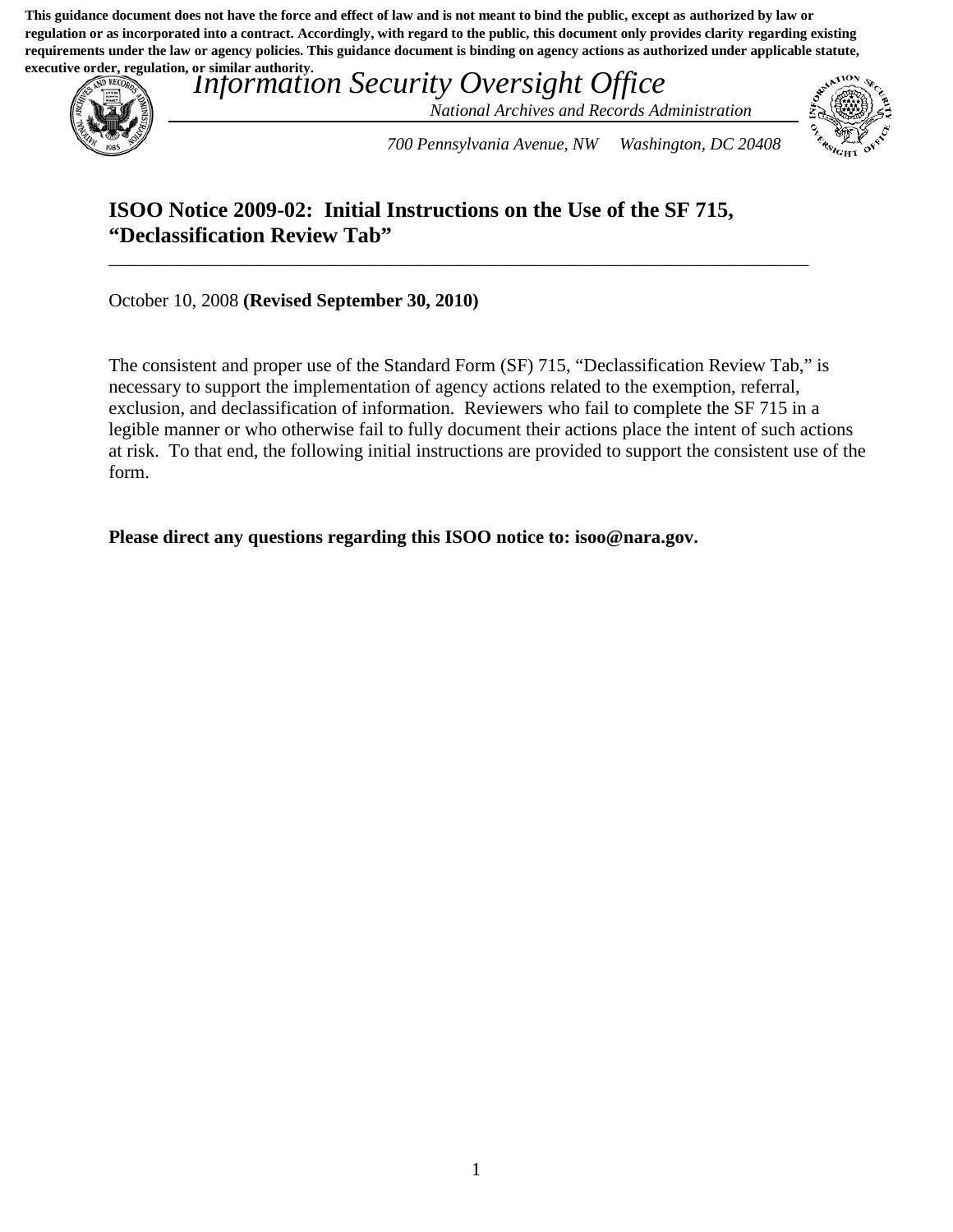**Part A: Recording of Information by the Primary Reviewing Agency**. This is the top part of the tab, to be completed by the agency who conducts the initial review.

| Part A<br><b>DECLASSIFICATION REVIEW TAB</b>                                  |
|-------------------------------------------------------------------------------|
| 1 <b>TAB#_________</b>                                                        |
| 2Primary Reviewing Agency_______                                              |
|                                                                               |
| 4Declassify:                                                                  |
| 5Exempt: 5(a) Reason __________                                               |
|                                                                               |
| 6New Date or Event:                                                           |
|                                                                               |
| 7Exclude: 7(a) Reason___________                                              |
| 80ther Restriction(s)_______________                                          |
|                                                                               |
| 9Refer To:____________________                                                |
| 10Change Classification To:                                                   |
| <b>STANDARD FORM 715 (8/2005)</b><br>Prescribed by NARA/ISOO 32 CFR Part 2003 |

- 1. **Tab #:** This element is optional for agency reviewers. This can be left blank for NARA to complete upon processing. (Optional)
- 2. **Primary Reviewing Agency:** Enter the name or acronym for your agency. (Mandatory)
- 3. **Review Date:** This is the date your agency conducted the review and made a decision on the document. Use the format *YYYYMMDD*. (Mandatory)
- 4. **Declassify:** Check this box if your agency is declassifying your agency's equity in the document and you are also referring the document to one or more agencies. (Note: if your agency has equity in the document, either this section or section No. 5 is mandatory.)
- agency has equity in the document, either this section or section No. 5 is mandatory.) 5. **Exempt:** Check this box if your agency is exempting your agency's equity in the document. mandatory.) (Note: if your agency has equity in the document, either this section or section No. 4 is
- mandatory.) 5a. **Reason:** Enter the exemption code appropriate for the reason your agency is exempting the document from declassification. Use the exemption categories from E.O. 13526, Sec. 3.3(b)(1) to (9), "25X1" through "25X9", and Sec. 3.3(h), "50X1-HUM," "50X2-WMD," "50X1" through "50X9", or "75X1" through "75X9." More than one exemption code may be entered, if appropriate. Your agency must have explicit approval to utilize the specific exemption which must be captured in your agency's Interagency Security Classification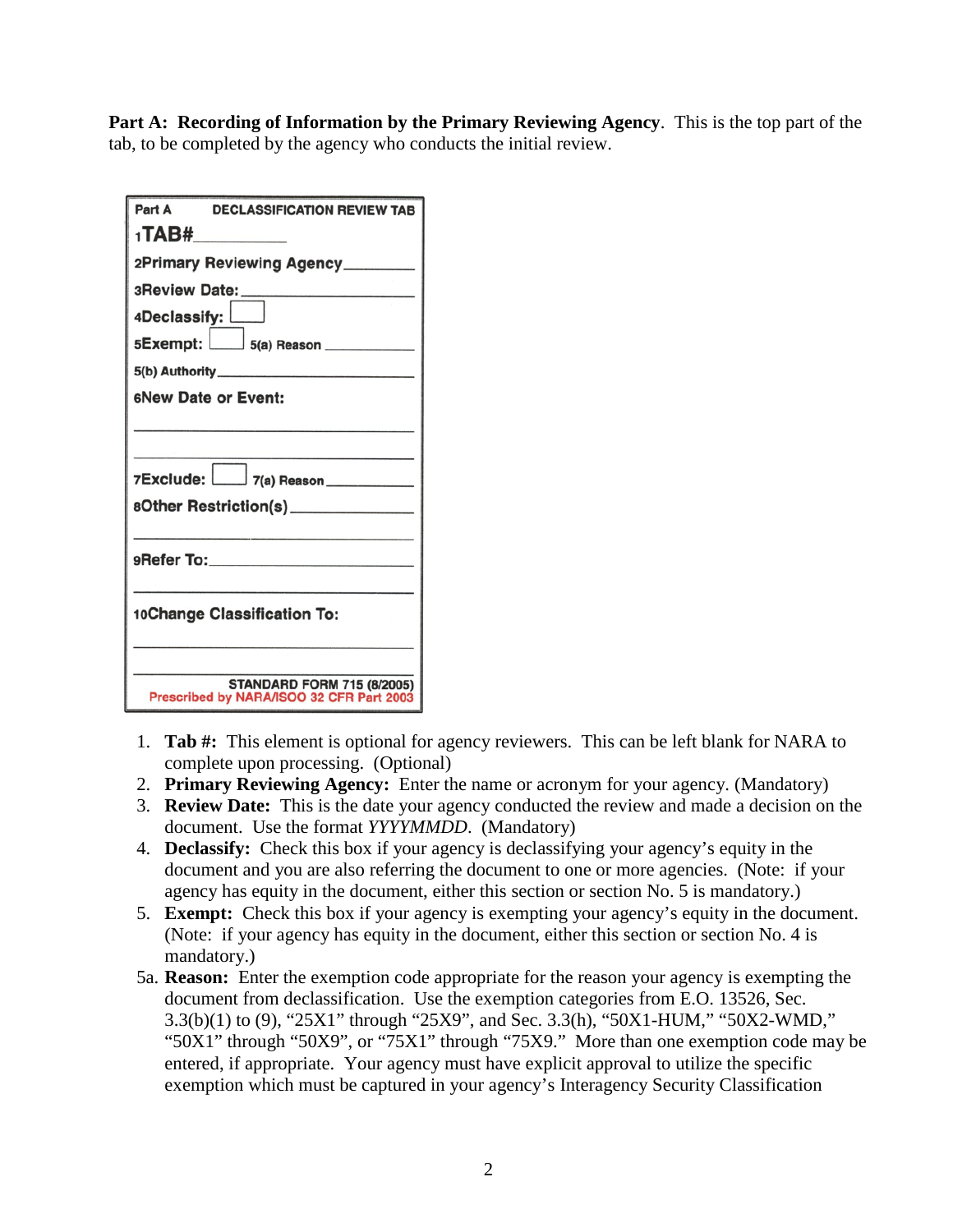Appeals Panel (ISCAP)-approved declassification guide. (Mandatory, if you are exempting the document)

- 5b. **Authority:** Cite the section of your agency's ISCAP-approved declassification guide that covers the information being exempted. (Mandatory, if you are exempting the document)
- 6. **New Date or Event:** Enter the new date or event that is specified in your agency's ISCAP- approved declassification guide for that category of information. (Mandatory, if you are exempting the document)
- box for "unmarked RD/FRD;" treat that type of information only as a referral to DOE. (Mandatory, if you are excluding the document) (Mandatory, if you are excluding the document) 7. **Exclude:** Check this box if you find marked RD/FRD in that document. Also indicate the Department of Energy (DOE) as a referral agency for RD/FRD documents. Do not check this
- 7a. **Reason:** This will usually be the Atomic Energy Act of 1954, abbreviated "AEA 1954." (Mandatory if you are excluding the document) (Mandatory if you are excluding the document)
- 8. **Other Restrictions(s):** Some agencies, in addition to conducting declassification review, also screen records for other conditions that may affect the release of a document. If your agency is conducting this type of review, indicate your findings here. (Optional)
- 9. **Refer To:** Enter the common name or acronym for all agencies that have equity in this document. Include agencies for referral here even if your agency is exempting your own equity in this document from declassification or has identified the document as containing RD/FRD information. (Mandatory, if you are referring the document)
- 10. **Change Classification To:** If your agency wants to downgrade or upgrade the classification level of a document (but not declassify it), indicate that change and authority here. (Mandatory, if classification is downgraded or upgraded)

**Part B: Recording of Information by a Secondary Reviewing Agency**. This is the part of the tab that runs lengthwise along the tab, where agencies to whom the document has been referred record their decisions about their equity in the document.

| 1Action<br><b>Agency</b> | 2Notification 3Action<br><b>Date</b> | <b>Date</b> | 4Declassify 5Exempt | 5(a)Reason<br>5(b)Authority | 6New Date<br>or Event | <b>7Additional</b><br><b>Referrals</b><br><b>Noted</b> |
|--------------------------|--------------------------------------|-------------|---------------------|-----------------------------|-----------------------|--------------------------------------------------------|
|                          |                                      |             |                     |                             |                       |                                                        |
|                          |                                      |             |                     |                             |                       |                                                        |
|                          |                                      |             |                     |                             |                       |                                                        |
|                          |                                      |             |                     |                             |                       |                                                        |
|                          |                                      |             |                     |                             |                       |                                                        |
|                          |                                      |             |                     |                             |                       |                                                        |

- 1. **Action Agency:** Enter the common name or acronym for your agency. (Mandatory)
- 2. **Notification Date:** This is the date that your agency was notified of the referral. (Mandatory)